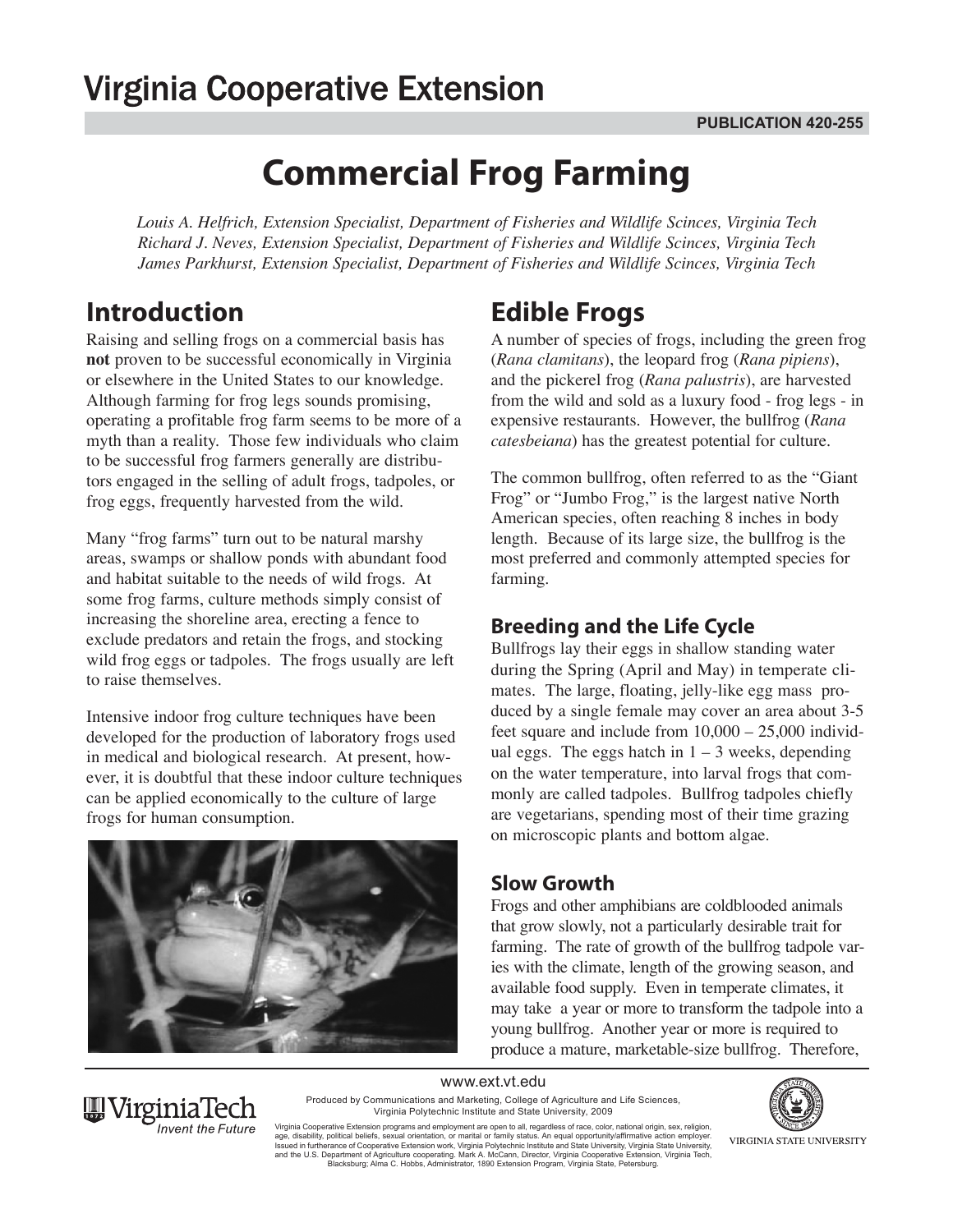in the mid-latitude states like Virginia, development from egg to a mature bullfrog of harvestable size may take over 3 years, even under ideal conditions.

#### **Artificial Feeding**

Feeding is the critical process in culturing frogs successfully. Poorly fed frogs are susceptible to disease and frequently resort to cannibalism (eating younger bullfrogs and tadpoles), thereby reducing the harvestable population. Frogs and tadpoles reared outdoors will obtain some natural foods, but for intensive commercial culture of frogs in high densities, supplemental food must be supplied.

Bullfrog tadpoles are mainly vegetarians and will consume most soft plant matter and some animal feed. Acceptable tadpole foods include such items as boiled potatoes, meat scraps, or chicken viscera. Recycling butchered frog scraps is a convenient way to reduce food costs, but may transmit disease.

Once the tadpole has metamorphosed into the adult frog (i.e., the legs are fully developed and the tail is absorbed), feeding becomes especially difficult. Adult frogs feed exclusively on **moving animals**, primarily small insects. They generally refuse to eat dead or at least non-moving food. Japanese researchers reportedly have been able to induce frogs to eat dead silkworm pupae by using small motorized trays that mechanically roll the silkworms back and forth to simulate live animal motions.

Live animals, such as minnows, crayfish, and insects, also are placed in these trays to condition the frogs to feeding from these mobile platforms. Although this technique may work, most American frog farmers rely on stocking or attracting live food animals. Smaller species of frogs, tadpoles, crayfish, and minnows can be stocked as food items for bullfrogs although the expense of live feed is high.

The use of strong flood lights to illuminate the shoreline at night will attract flying insects and provide additional food for frogs. However, this technique is not sufficient to supply enough food to sustain the high frog densities needed for a commercial operation. At present, live food, adequate in quantity and quality, remains the greatest problem for would-be frog producers.

#### **Pond Design**

A mature bullfrog may require as much as 21 feet of shoreline as its exclusive feeding territory. Territorial behavior firmly limits the number of frogs that can

coexist in a small area. Available shoreline area (the ratio of land to water edge) is a critical factor. The total size of the pond is not as important as shoreline, because frogs use shallow shorelands to rest and feed. Large expanses of deep, open water are seldom used by frogs.

Regularly shaped round or square ponds have less shoreline in proportion to area than small irregularshaped ponds. Therefore, increasing the length and irregularity of the shoreline by constructing long narrow ponds with numerous islands, shallow bays, or coves will increase the carrying capacity of frogs in a given area. Some growers increase the amount of shoreline, by constructing ponds as a series of narrow ditches.

Ponds should be deep enough to protect the adult frogs and tadpoles from extremely hot or cold temperatures. Accordingly, the depth of the pond must vary with the climate. In the southern U.S., water from 1-2 feet deep is adequate, but in the North, much deeper water (6-12 feet) may be required to assure the overwinter survival of frogs hibernating in the bottom muds. Most of the pond should be shallow (2 -12 inches deep), because frogs normally rest and feed in shallow waters.

Predatory fish, snakes, snapping turtles, cats, foxes, and water birds that feed on adult frogs and tadpoles should be fenced out. Enclose the pond with a mesh fence about 3 feet high. A vertical fence, topped with wings, one inclined outward and the other inward, will exclude predators and keep frogs in. Birds are especially difficult to exclude, but, in small ponds, a wire net stretched above the shallow shoreline area may offer some protection. Some loss due to predatory animals should be expected.

#### **Water Quality and Quantity**

An abundant supply of high quality water must be readily available to the frogs throughout the growing season. For good growth, water temperature should remain relatively constant at 20° to 26° C. The pH of the water should be slightly acidic. Dissolved oxygen always should be present because tadpoles, as fish, breathe by gills and are dependent on the available oxygen. Pesticides and other dangerous chemicals often are toxic to frogs, and even non-lethal concentrations could restrict the sale of frog legs for human consumption. Pesticides can be distributed widely by winds and water currents. However, with care and intelligent site selection, most pollution problems can be avoided.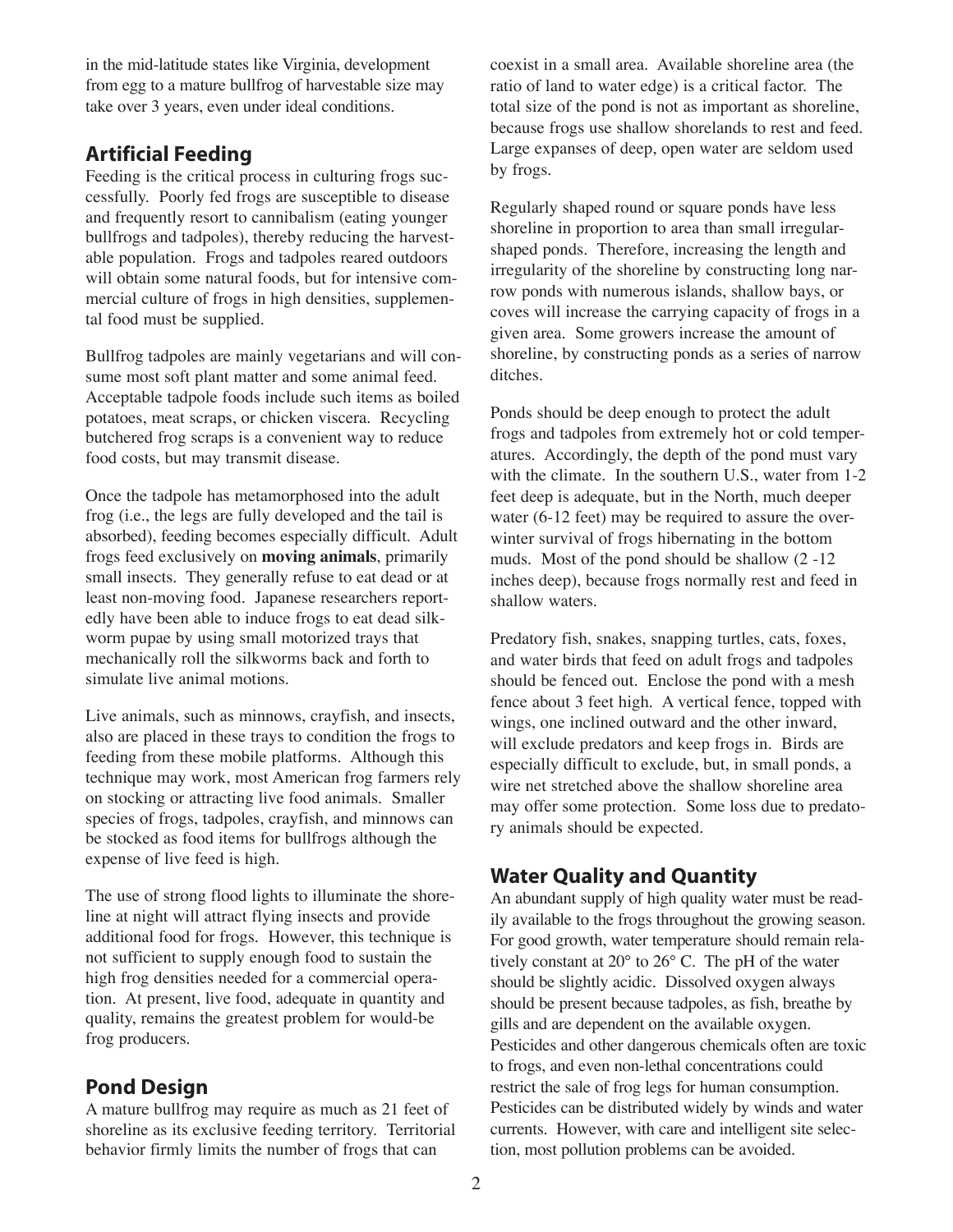### **Geographic Limits**

In aquaculture (farming aquatic animals), successful results seldom are transferable from one geographic region of the country to another. Climate often limits aquacultural enterprises. The growing season for frogs is longer in tropical than temperate climates, therefore the potential for frog farming may be better in South America or Louisiana than in Virginia or other temperate climate states. Clearly, outdoor frog farming in the Northern states would not be advisable.

Other important variables to consider are the lower labor costs, greater water availablility, and the high demand in Southern states where frogs, crayfish, catfish, and other aquatic animals are traditional foods.

#### **Harvesting**

Techniques for collecting and harvesting pond-cultured bullfrogs are the same as those used in capturing wild frogs. These methods include nets, hand capture, spearing, and fishing with a hook and line. Hooks baited with live insects, earthworms, or artificial lures (a piece of red cloth or yarn) are dangled in front of the frog. Spearing and band capture techniques are done most effectively at night, using a bright spotlight to momentarily daze and immobilize the frog. Obviously, new methods to efficiently harvest large numbers of frogs need to be developed.

#### **Diseases**

The most common disease of frogs, red-leg disease, is due to a bacterial infection (**Aeromonas**), often resulting from overcrowded conditions. The best preventative methods are adequate nutrition and space. Infected individuals should be isolated immediately, and treated with antibiotics. In severe cases, it may be necessary to drain the ponds and allow them to dry out for several weeks.

#### **Economic Factors**

Good management and operational skills are critical to an aquaculture enterprise. The success of aquatic farming depends largely on the cost to grow and market for the product. Before attempting to raise frogs or any other aquatic crop, the prospective culturist should conduct a survey of the local or regional markets to determine the current supply, present and expected demand, price elasticity, extent of competition, and other socioeconomic factors.

Large numbers of wild frogs imported into the United States or captured locally and sold at low prices will reduce the potential profitability of frog farming. Market price fluctuations of frog legs are volatile. Prospective frog farmers realistically should assess their own financial status because most aquaculture enterprises require a high initial investment, have a number of associated "hidden" costs, and produce low realized return on short term investments. **Expectations of large or easy profits are extremely unrealistic.**

As in agriculture, aquatic farming a risky business. A number of unpredictable and uncontrollable catastrophes include prolonged droughts, severe floods, toxic chemicals, intense predation, infectious diseases, and contagious parasites literally can destroy an entire year's crop overnight. Prospective frog farmers should be well aware of these and other associated risks and be prepared to sustain some periodic losses.

#### **Future Potential**

At present, there is no well-established frog farming industry in the United States. Current practices and past efforts at commercial frog farming have been unsuccessful largely because of physical, chemical, biological, and economic constraints. Opinions concerning the feasibility of frog farming in Virginia range from the optimistic to those that maintain it is not possible economically.